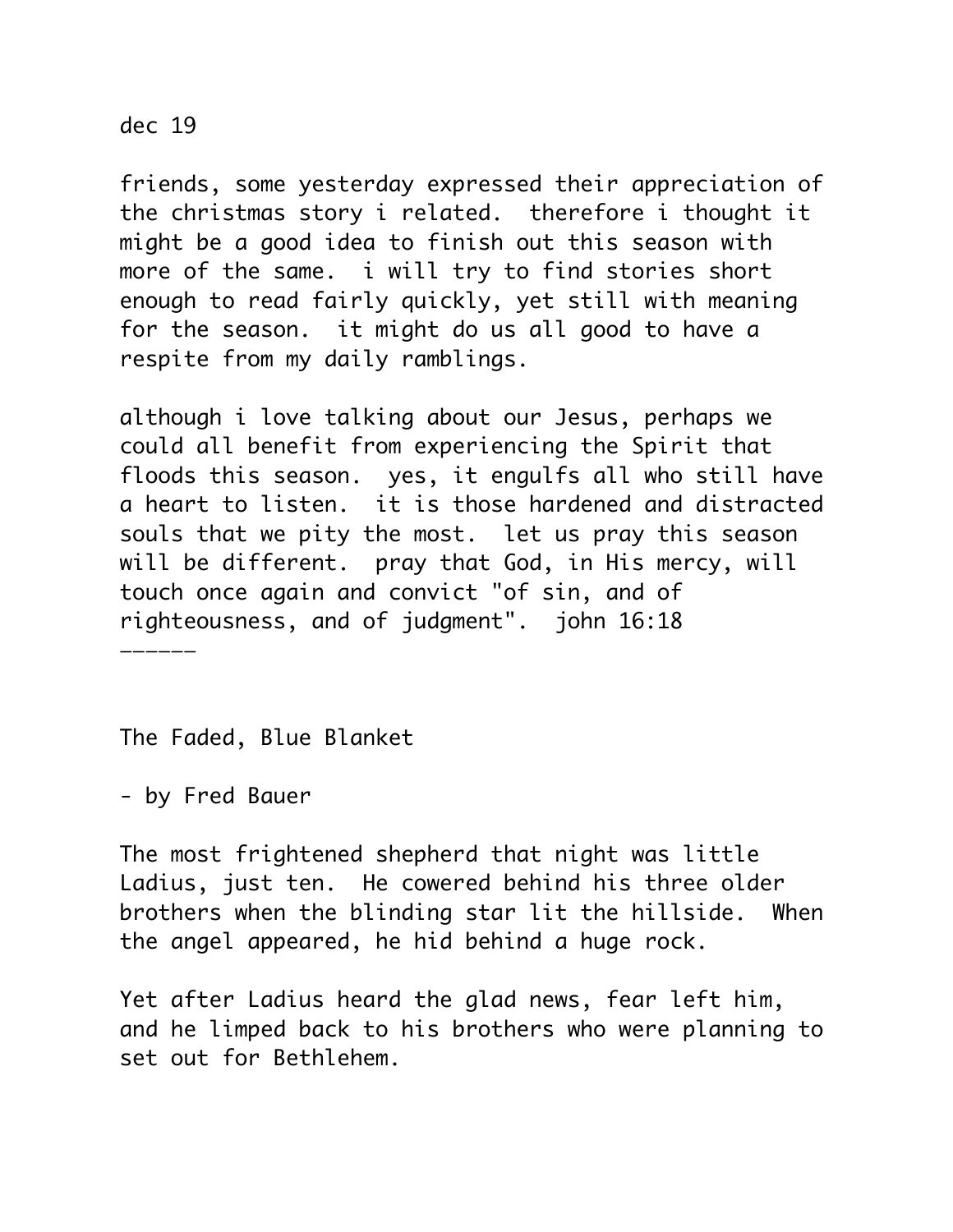"Who will tend the sheep?" asked Samuel, the oldest at sixteen. Ladius, leaning against his shepherd's crook to support a crippled foot, volunteered:

"I'd only slow you down. Let me stay with the sheep." He bit his lower lip as he talked. The brothers weakly protested, then made plans to go.

"We must each take a gift," said Samuel. One brother chose his flint to start a fire for the Christ Child. Another picked meadow lilies to make a garland for the King. Samuel decided on his most precious possession, his golden ring.

"Here, take my blanket to Him," said Ladius. It was badly worn—faded with patches.

"No, Ladius," said Samuel tenderly. "The blanket is too tattered to give even a beggar—let alone a King. Besides, you will need it tonight."

The brothers departed, leaving Ladius alone by the fire. He laid his head upon the blanket and buried his face in his hands. Tears forced their way between his fingers, but soon the hush of night soothed the boy's heartbreak. The world in silent stillness lay...

"Are you coming Ladius?" called a voice. Standing nearly was the same angel who had brought the news. "You wanted to see the Child, didn't you?"

"Yes," nodded Ladius, "but I must stay here."

"My name is Gabriel," said the angel. "Your sheep will